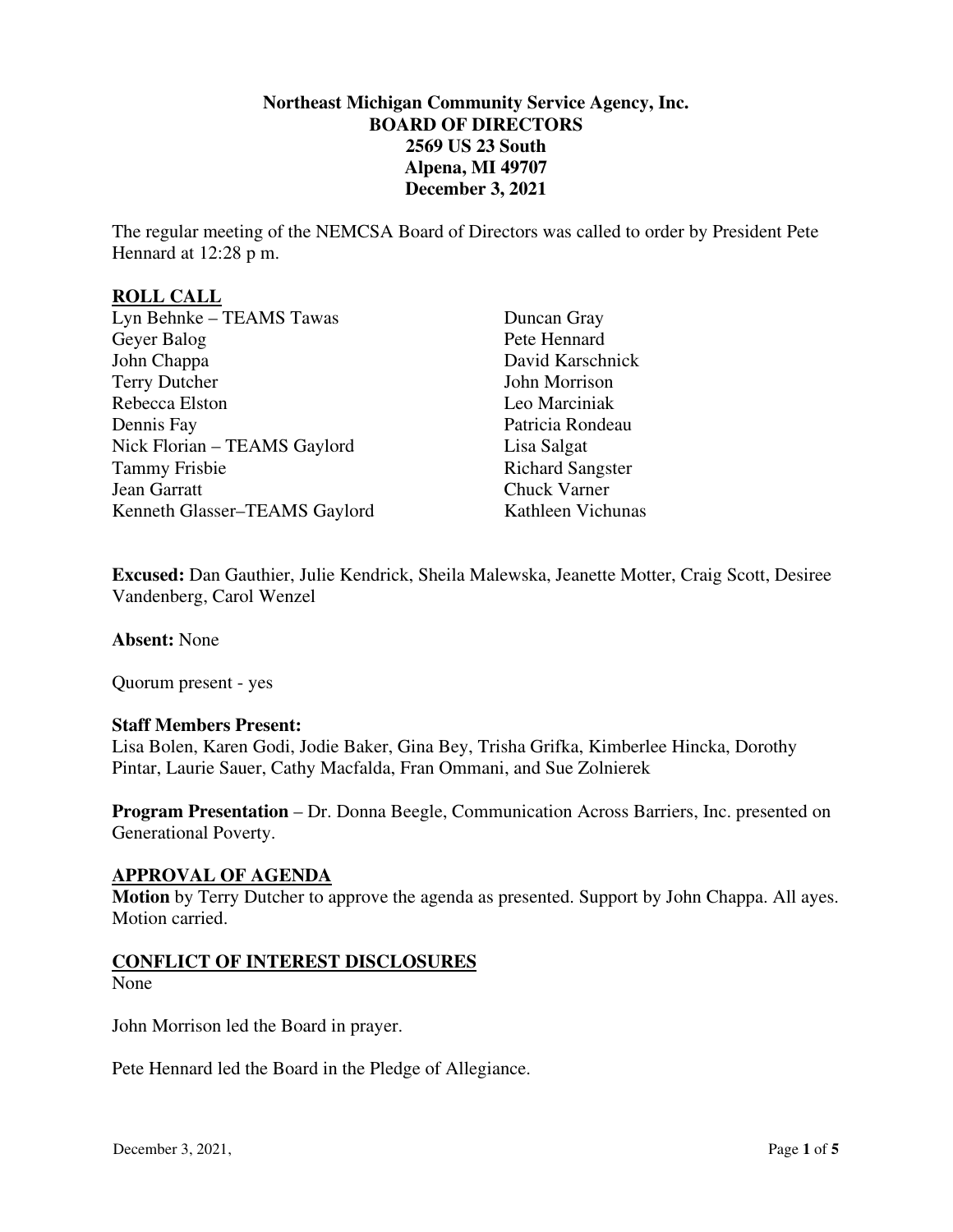# **INTRODUCTION OF GUESTS AND PUBLIC COMMENT**

Members introduced their guests. Dave Karschnick introduced Mary Catherine Hannah, new Alpena County Administrator. Laurie Sauer introduced Lacey Charboneau, Aging & Adult Services Agency (AASA) Field Representative.

No public comment.

# **ADMINISTRATIVE CONSENT AGENDA APPROVAL**

President Hennard asked if anyone would like to pull any item from the Administrative Consent Agenda for further discussion or individual vote. None being noted – President Pete Hennard stated that the Administrative Consent Agenda including the following items:

- a. Approval of November 2021 draft meeting minutes
- b. Proposed 2022 Board Meeting Calendar
- c. Receive and file September 2021 Regional Council on Aging meeting minutes

d. Receive and file 2021 November Volunteer Advisory Council meeting minutes is adopted as presented.

### **COMMUNICATION**

President Hennard read correspondence dated November 16, 2021 from the Bureau of Community Action and Economic Opportunity (BCAEO). BCAEO provides the results of the Program Year 2021 Annual Monitoring Report which is a review of the licenses, certificates, insurance, and trainings that are required for companies and individuals employed or contracted to allow participation in the Weatherization Program. There were zero findings identified.

President Hennard read correspondence dated November 22, 2021 from the Bureau of Community Action and Economic Opportunity (BCAEO) approving the residency requirement for Tammy Frisbie the new Consumer member from Roscommon County.

**Motion** by Dave Karschnick to receive and file all correspondence. Support by Pat Rondeau. All ayes**,** Motion carried.

### **INFORMATION ITEMS**

### **Directors Report – Lisa Bolen**

Lisa Bolen read highlights from the Directors report. The report will be available on both the Board Portal and TEAMS.

### **Financial Report – Kimberlee Hincka**

Kimberlee Hincka reviewed the Head Start/Early Head Start recorded expense report for the grant period February 1, 2021 through January 31, 2022. The report included additional Covid-19 funding available through FY 2023.

**Motion** by Chuck Varner to receive and file the Head Start Early/Head Start Recorded Expenses as presented. Support by Richard Sangster. All ayes, Motion carried.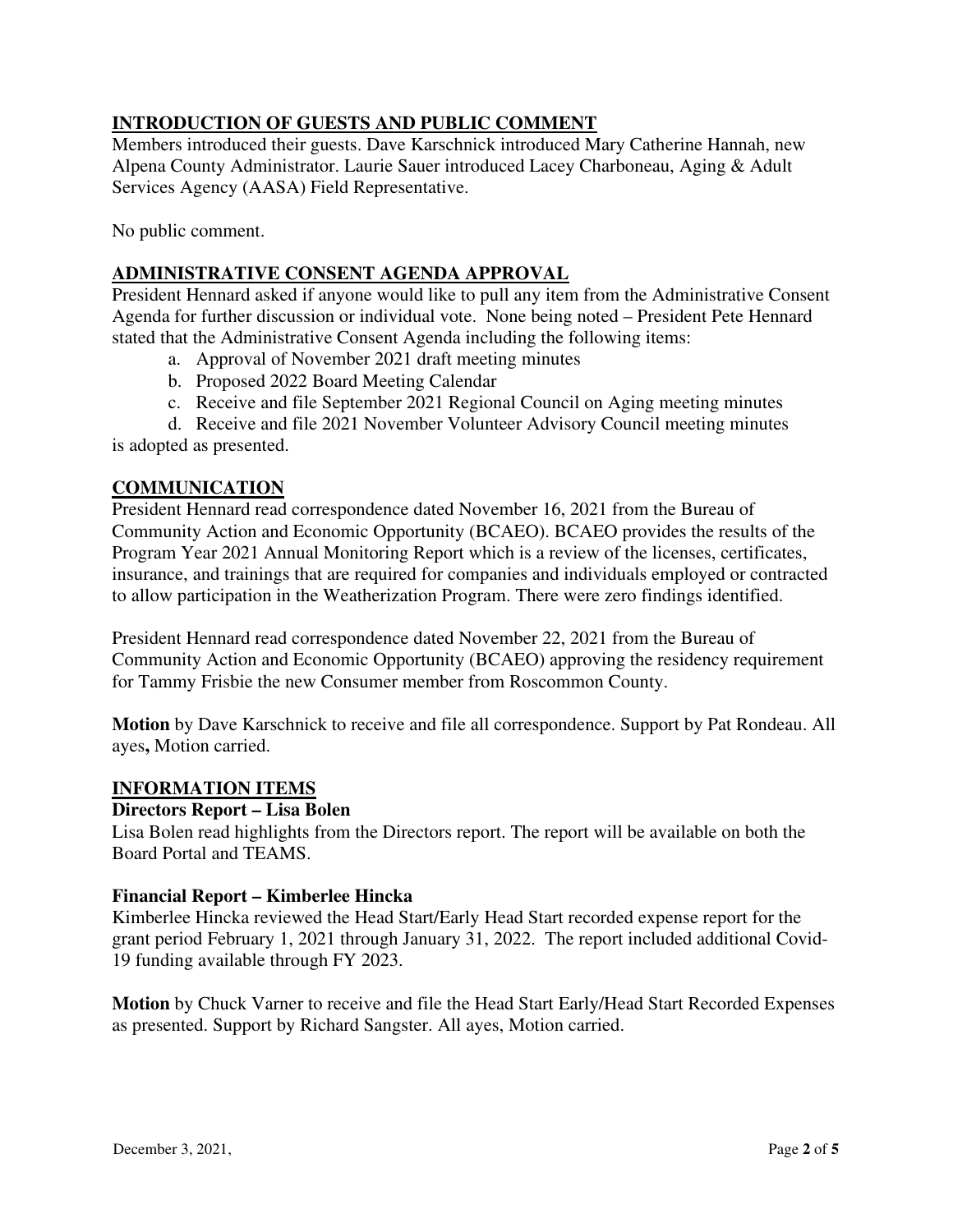# **COMMITTEE REPORTS**

### **Program Planning and Evaluation Committee – Nick Florian**

The committee met jointly with the Early Childhood Education Ad-hoc Committee to review and recommend for approval the Policy Council Operating Procedures for NEMCSA Head Start/Early Head Start.

**Motion** by Nick Florian to approve the Policy Council Operating Procedures for NEMCSA Head Start/Early Head Start as presented. Support by Dave Karschnick. All ayes, Motion carried.

### **Audit/Finance Committee – Ken Glasser – Leo Marciniak**

The committee met prior to the regular meeting to review and recommend for approval the August 2021 Head Start/Early Head Start  $5<sup>th</sup> 3<sup>rd</sup>$  purchasing card expenditures in the amount of \$66,449.39, the October 2021 Head Start/Early Head Start 5<sup>th</sup> 3<sup>rd</sup> purchasing card expenditures in the amount of \$53,597.34 and the October Wex fuel card in the amount of \$3,428.07.

**Motion** by Leo Marciniak to approve all credit card expenditures as presented. Support by Jean Garratt.

Roll Call Vote:

Yes Votes: (20) Geyer Balog, Lyn Behnke, John Chappa, Terry Dutcher, Rebecca Elston, Dennis Fay, Nick Florian, Tammy Frisbie, Jean Garratt, Ken Glasser, Duncan Gray, Pete Hennard, Dave Karschnick, Leo Marciniak, John Morrison, Pat Rondeau, Lisa Salgat, Richard Sangster, Chuck Varner, Kathleen Vichunas

No votes (0) Abstained (0) **Motion Carried**.

### **Housing Ad Hoc Committee – Ken Glasser**

The committee met via TEAMS and discussed several sites. The Cheboygan Head Start site purchase approval is still pending with the Office of Head Start. A letter was sent to the seller requesting to extend the purchase agreement until July. The NEMCSA owned building in Omer is an older structure that has deteriorated to the point of demolition. Replacement building options and estimated costs were discussed. The Head Start classroom formerly located in that facility has identified an alternate site for 2022. Purchase of the building adjacent to the new Alpena Main Office has been explored for purchase. Lisa Bolen and the attorney are in negotiations with the owner. The Oscoda Head Start is still searching for classroom space.

### **Membership Committee – Lisa Salgat**

The committee met via TEAMS to review and recommend for approval of new board members Rebecca Elston and Desiree Vandenberg from Head Start Policy Council. The applicants live outside of the core eleven county service area; therefore, a residency waiver request will need to be sent to the Bureau of Community Action and Economic Opportunity (BCAEO). The committee also recommends approval for Consumer Sector membership for Tammy Frisbie and Terry Dutcher, Iosco County Commissioner.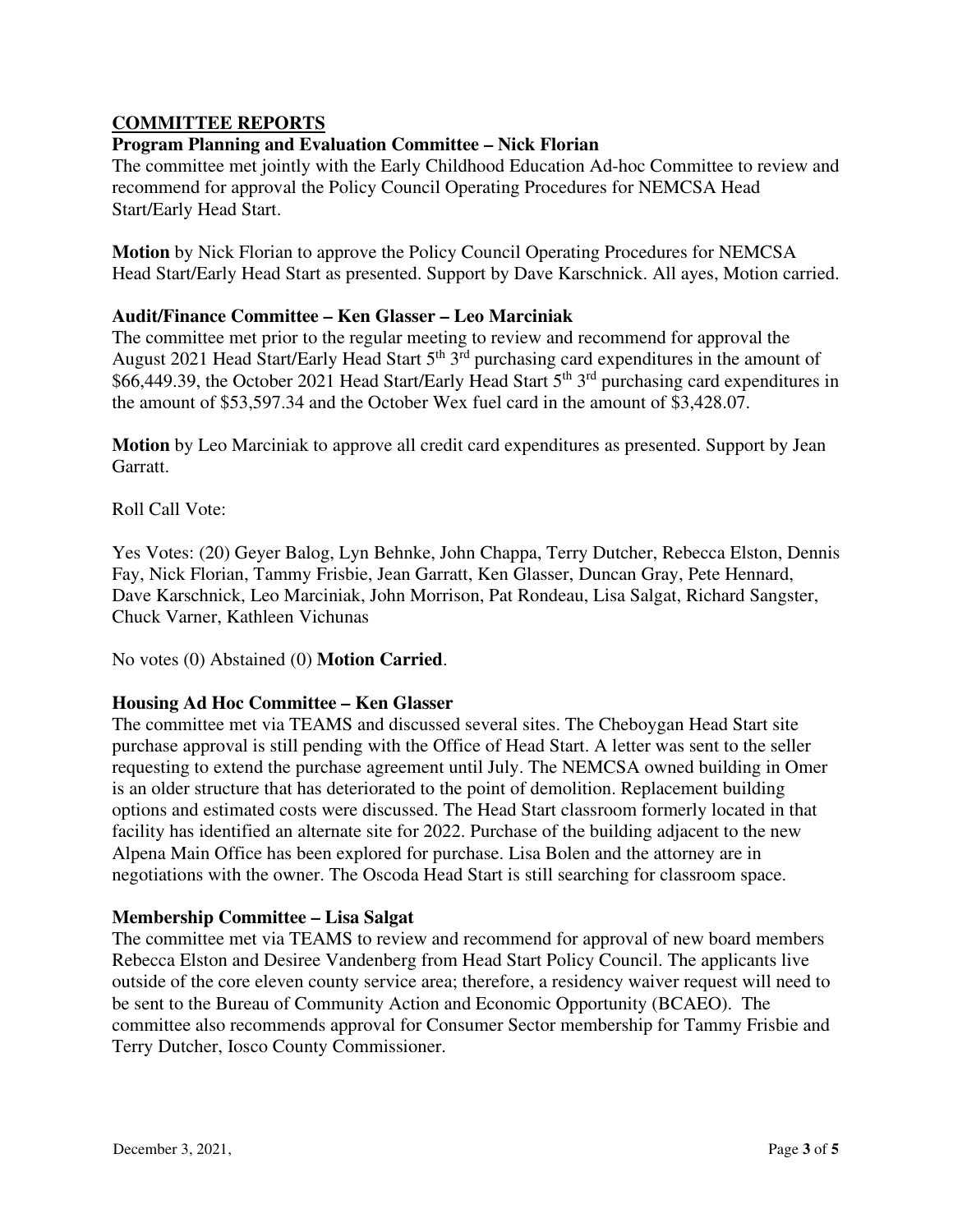**Motion** by Lisa Salgat to approve consumer sector member, Tammy Frisbie, public sector member, Terry Dutcher, and consumer sector members Rebecca Elston and Desiree Vandenberg pending approval of their residency waiver requests. Support by Pat Rondeau. All ayes, Motion carried.

#### **Early Childhood Services Ad Hoc Committee – Jean Garratt**

The Early Childhood Services Ad Hoc committee met jointly with the Program Planning and Evaluation committee.

#### **Personnel Committee – Lyn Behnke** (presented by Kathleen Vichunas)

The Personnel committee met prior to the board meeting to continue working on the Executive Director evaluation process. Lisa Bolen's contract will expire on January 31, 2022, therefore the committee recommended that her contract be extended until the evaluation process is completed. The committee discussed this with Lisa who agreed to the extension. Greg Meihn, Legal Consultant, prepared the extension letter. The committee will continue working on the process and provide an update in February.

**Motion** by Kathleen Vichunas to approve extending the Executive Director's contract until the evaluation process has been completed. Support by Richard Sangster.

Roll Call Vote:

Yes Votes: (20) Geyer Balog, Lyn Behnke, John Chappa, Terry Dutcher, Rebecca Elston, Dennis Fay, Nick Florian, Tammy Frisbie, Jean Garratt, Ken Glasser, Duncan Gray, Pete Hennard, Dave Karschnick, Leo Marciniak, John Morrison, Pat Rondeau, Lisa Salgat, Richard Sangster, Chuck Varner, Kathleen Vichunas

No votes (0) Abstained (0) **Motion Carried**.

### **Compliance Committee** – **Carol Wenzel** (presented by Pete Hennard)

MDHHS (Michigan Department of Health and Human Services) recently issued a letter which will continue the MI Choice Direct Care Worker (DCW) premium pay for 2022. The increase is \$2.35 per hour with 29 cents for associated payroll taxes. Region 9 AAA hosted provider meetings, one for traditional in-home providers and another for providers of residential and nonresidential services. There is a significant difference in how the funds can be paid to DCWs based on the type of provider. Quality and compliance staff are preparing for the Administrative Quality Assurance Review (AQAR) assessment scheduled for February. Provider monitoring visits remain in progress, files continue to be scanned and it is still uncertain when in-person participant visits will resume. The OIG (Office of the Inspector General) Quarterly Report, 4<sup>th</sup> quarter FY 2021 received a PASS.

### **OLD Business**

No old business